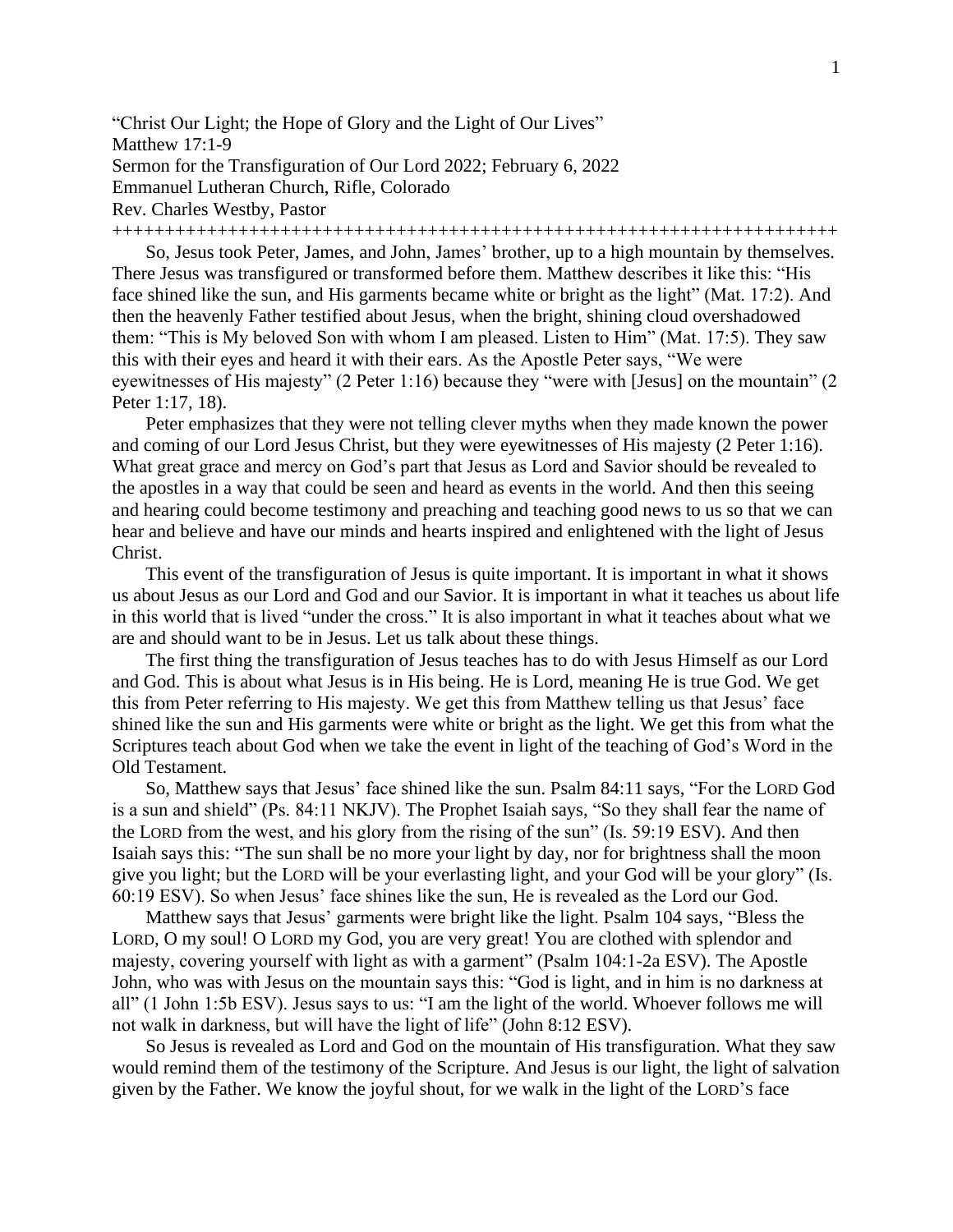(Psalm 89:15); we walk with Jesus.

This revelation of Jesus is confirmed by the testimony of the Father: "This is my beloved Son, with whom I pleased. Listen to Him" (Mat. 17:5). This testimony of the Father tells us where God is to be found for salvation and truth. I am pleased with Him, says the Father. Listen to Him, says the Father.

Who Jesus is as Lord and God is also vitally important because it shows us who went to the cross for us and was laid in the tomb for us and rose to indestructible life for us, on the third day. It is our Lord and God, the Son of the Father. What sin do you have that is greater than God's Son, that He cannot atone for in the sacrifice of Himself? There is no sin greater than Him. This is not a license to sin, not if we walk in the light that Christ is; but it is relief for the guilty conscience of the one who wishes that their sin were not so, and turns to God for help. In such turning Christ is there with complete forgiveness and Himself as the gift of righteousness before the Father. Blessed are all who take refuge in Him (Psalm 2:12), for He is the Son.

But Jesus' glory as God shining through His human nature was only for a moment. It is an important glimpse of His divine majesty. But it became hidden once again behind His human nature. This hiddenness of Jesus' majesty is important for us because we see what happens when human beings come into the presence of the glory of God. Peter, James, and John were afraid. They cannot stand in the presence of God's glory on their own. No creature corrupted by disobedience can. God's glory is wonderful, but it is also holy. Jesus can stand in God's presence. He is holy. But we cannot; not in ourselves. We need to stand in the holiness of another; our Lord Jesus. He is given as the gift just so we can stand in Him.

So, it is profoundly good news for us that Jesus went over to the terrified disciples and touched them and said: "Arise, and do not be afraid" (Mat. 17:7). Jesus is the Man in whom the glory of God is present, yet hidden. Since it is hidden in Him, we can stand and not be afraid. So let it be for us as it was for them: "And having lifted up their eyes, they saw no one, but only Jesus" (Mat. 17:8).

But what lies ahead of Jesus from the standpoint of the mount of transfiguration? Betrayal. Evil men twisting the civil authority and true justice to put Him to death. Suffering. Death. Rising on the third day.

So, here is another important thing about the majesty and glory of God the Son being hidden behind Jesus' human flesh and nature. He will endure suffering. He will die on a cross. His glory is hidden in suffering and death. His glory is hidden in the struggle with evil in this world. If His glory were not so hidden behind His human nature, then He could not suffer and die; then He could not struggle with evil, but only destroy it. But then He could not rise from death in our flesh, gaining the supreme victory. But then He could not win our atonement.

But this suffering and death and struggle with evil that He endures, because His glory is hidden behind His flesh, is our suffering and death and struggle. Because His glory is concealed behind His humanity He joins us in our humanity. He sanctifies the true joys and good things God gives in this world. He also joins us in our suffering and death and struggle. He knows our joys, He knows our fears and pain.

But since His glory was seen for a moment then went back behind the veil, that is, His flesh, so we know who has given us all good things; who is walking with us in the struggle; who goes with us into the grave; in whom, with whom we will arise out of death into His indestructible life. And since the light of His glory is hidden behind the veil, so we too have the light of His glory shining in our hearts, even as we live under the cross and in the weakness of our fallen nature. It is as the Apostle Paul says: "So we do not lose heart. Though our outer self is wasting